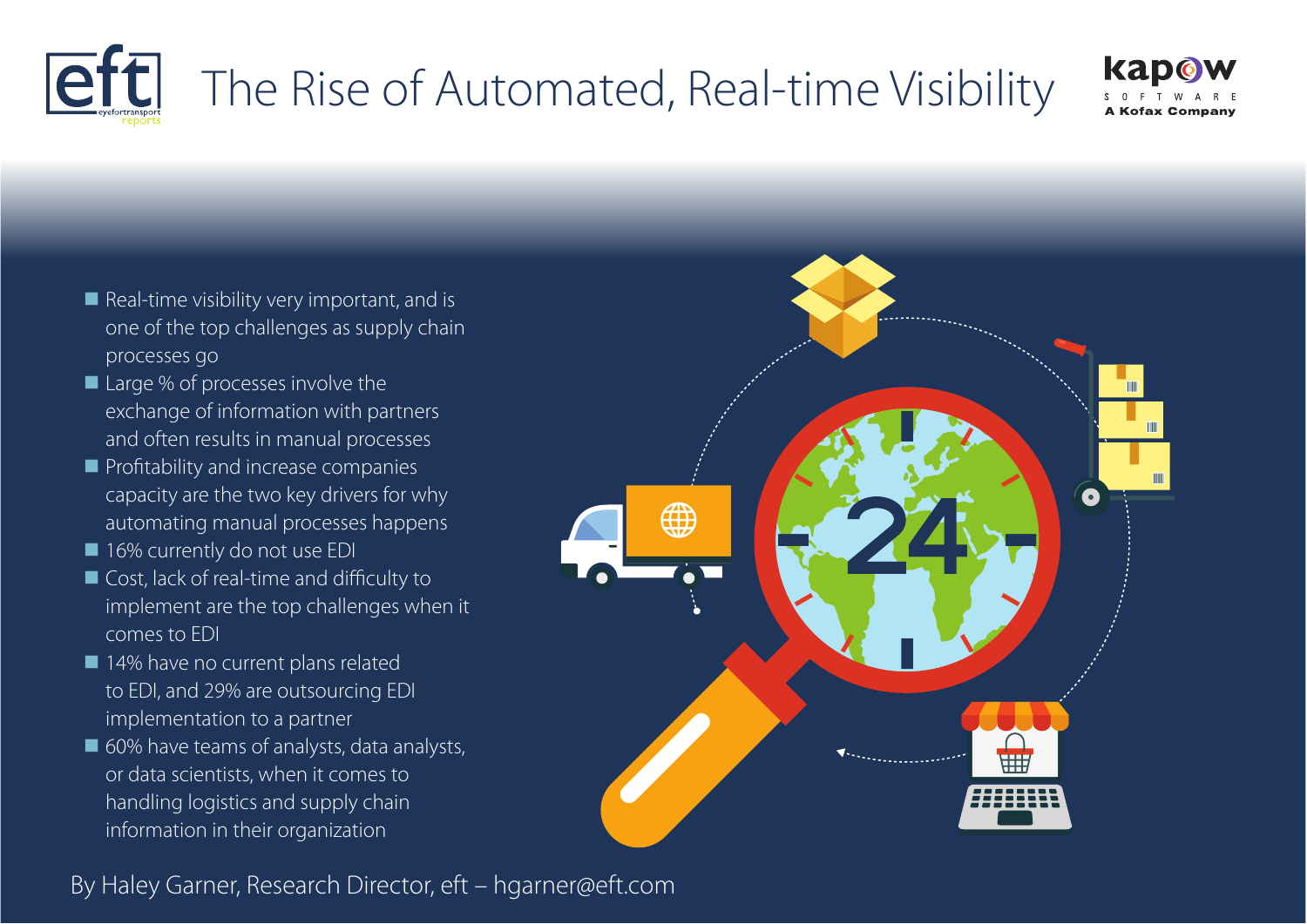

## Introduction

Transportation organizations often struggle with the integration of information between internal systems, processes and partner portals. Legacy systems and EDI cannot keep pace with today's market dynamics.

eft surveyed over 200 organizations regarding information access, visibility and automation. This report illustrates and summarizes some of the critical challenges that companies are facing, and highlights some of the areas companies can undertake for improvement.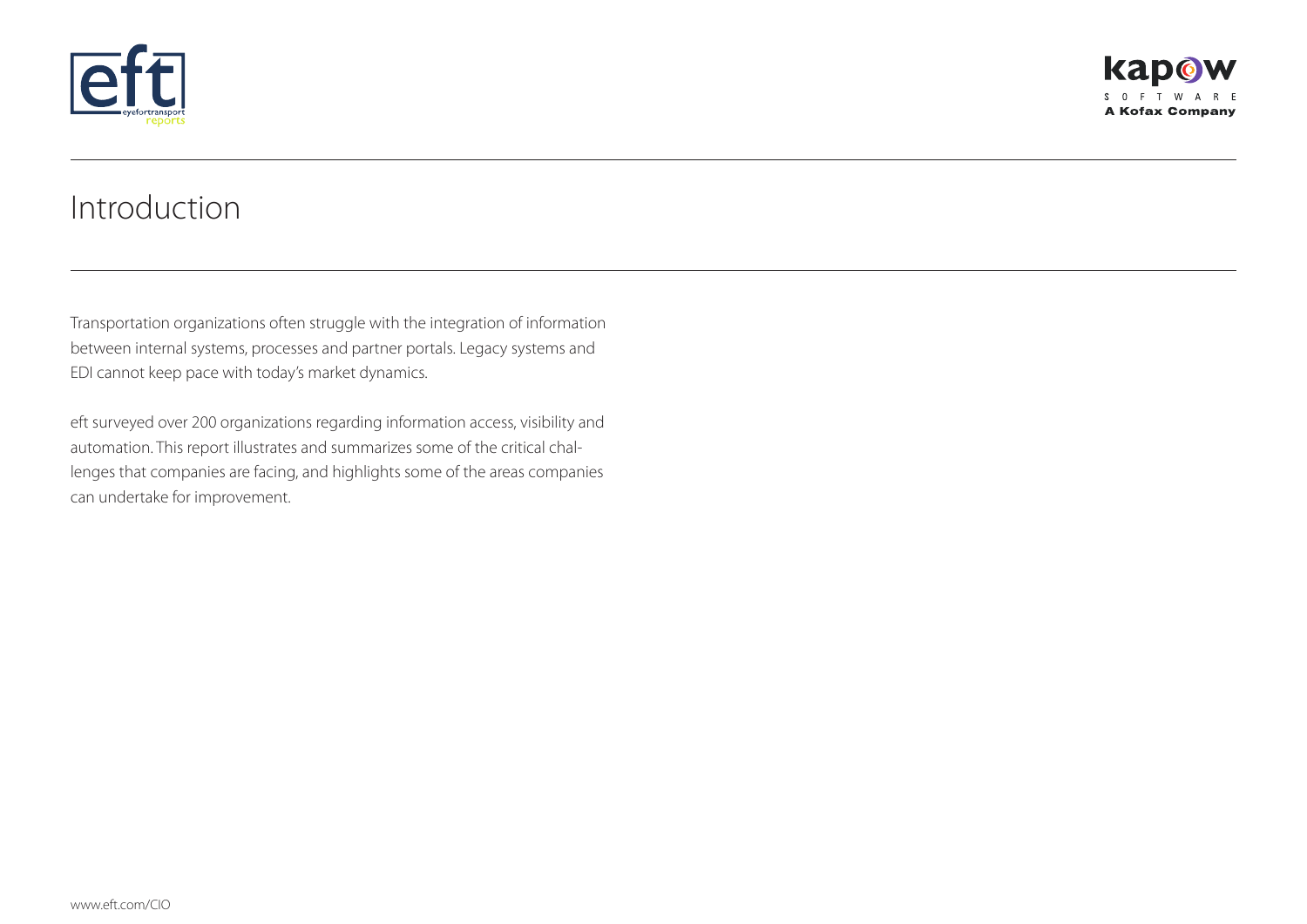



### **How important is real-time visibility for your transportation, logistics and/or supply chain processes?**



Visibility is clearly one of the most important factors in logistics and supply chain processes. It underpins the ability of companies to keep track of their businesses, make the right decisions, and provide customers with critical information. As the speed of business quickens, real-time visibility is increasingly important so that companies can continue to compete on the global stage. When asked how important real-time visibility was for transportation, logistics and supply chain processes, the overwhelming response was important or very important with 97% of respondents saying so.

While this response is not necessarily surprising, it's interesting to see how it underpins further questions asked in the report. Namely, if real-time visibility is so important, why haven't so many companies been able to achieve it?

**What percentage of your organization's processes for exchanging information with partners includes one or more manual steps (i.e. requiring human labor such as cutting and pasting information from one system to another)?**



One instance of how real-time visibility isn't being achieved within organizations is through the percentage of manual steps utilized in processes for exchanging information with partners. In the survey, 46.1% of respondents reported that 50%+ of their processes are for exchanging information with partners involved at least one manual step. This means that 'real-time' is inevitably slowed-down through human error, human input, and all other problems associated with lack of automation.

www.eft.com/CIO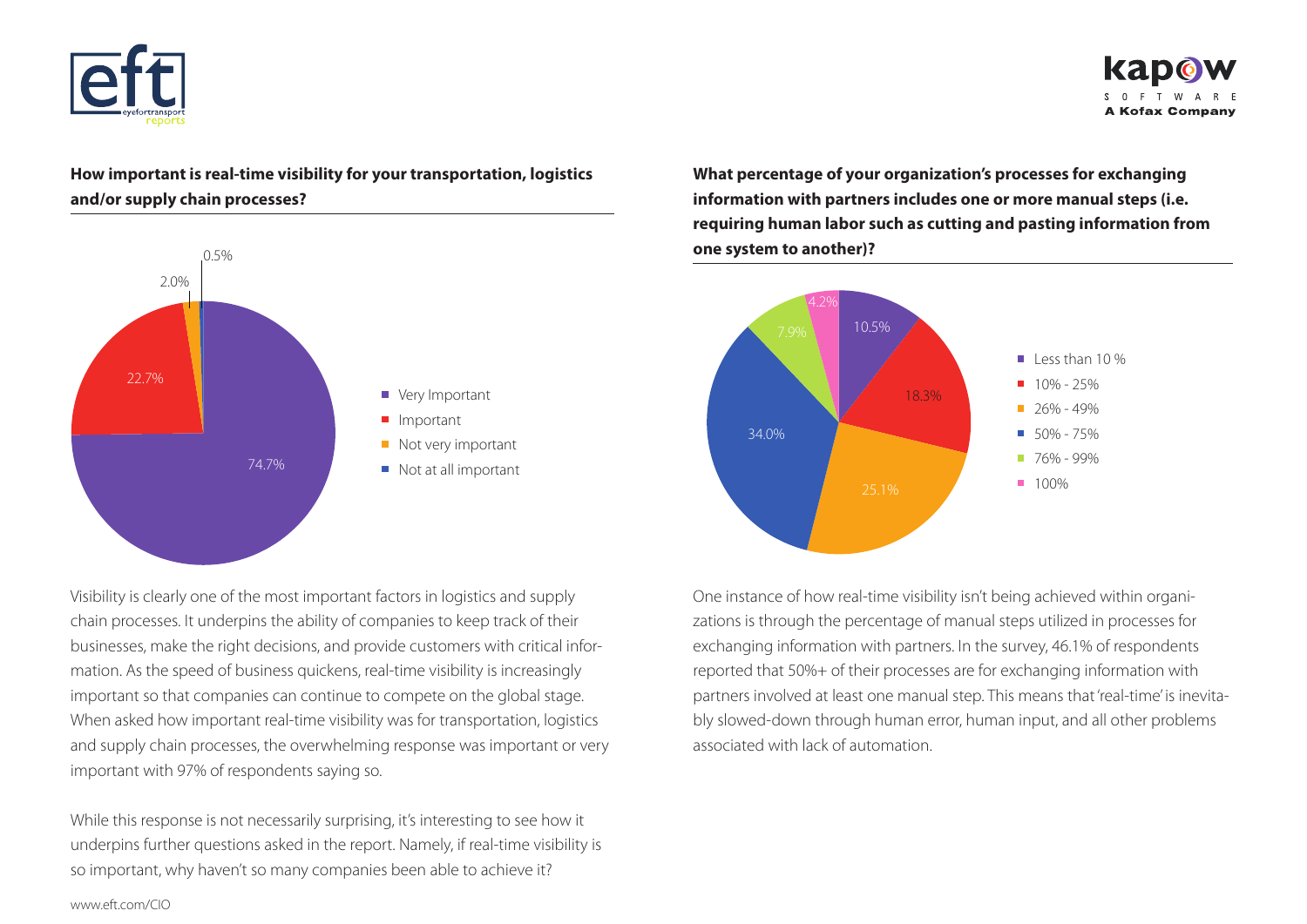



### **What department in your organization has the most automation in terms of exchanging data with both internal and external parties?**



- **Accounts Payable**
- Accounts Receivable
- Customer Service
- **Transportation Management**
- **Logistics Management**
- Supply Chain Management
- Other (please specify)



#### **What is your organization's top challenge as far as supply chain processes go?**

- Need to increasing the speed of business
- $\blacksquare$  Need to acquire and aggregate information from internal and external sources more efficiently
- **Manual processes are holding back** our ability to handle business growth and the associated transaction volume
- Limited visibility into the end-to-end supply chain process including landed cost and performance by node
- $\blacksquare$  Identifying opportunities with inbound transportation
- Scaling our processes to handle business growth and the associated transaction volume

 Transportation Management, Logistics Management and Supply Chain Management were areas that benefitted most from automation according to respondents. We can interpret these results in a few ways. Firstly, the fact that automation is higher in these areas might highlight their importance within the business. Secondly, with so many moving parts in these areas, the ROI represented through automation might be that much more beneficial. Finally, the fact that this area is being automated can also reflect the need to minimize complexity in these areas as well as increase agility given the number of moving parts. With agility and complexity being major challenges for companies, this might be one of the key drivers for helping them achieve real-time visibility through their operations.

Limited visibility into the end-to-end supply chain process including landed cost and performance by node was the respondents' top choice for top challenge in supply chain processes. This continues to support the overarching challenges highlighted by this report concerning the shortfall companies are experiencing in achieving visibility across the supply chain. The need to acquire and aggregate information from internal and external sources more efficiently was the second top challenge organizations were facing, suggesting shortfalls in data management within organizations. This really ties into the importance of automation within managing information within an organization, and the importance managing this type of information has for driving visibility within an organization, and through the whole supply chain.

#### www.eft.com/CIO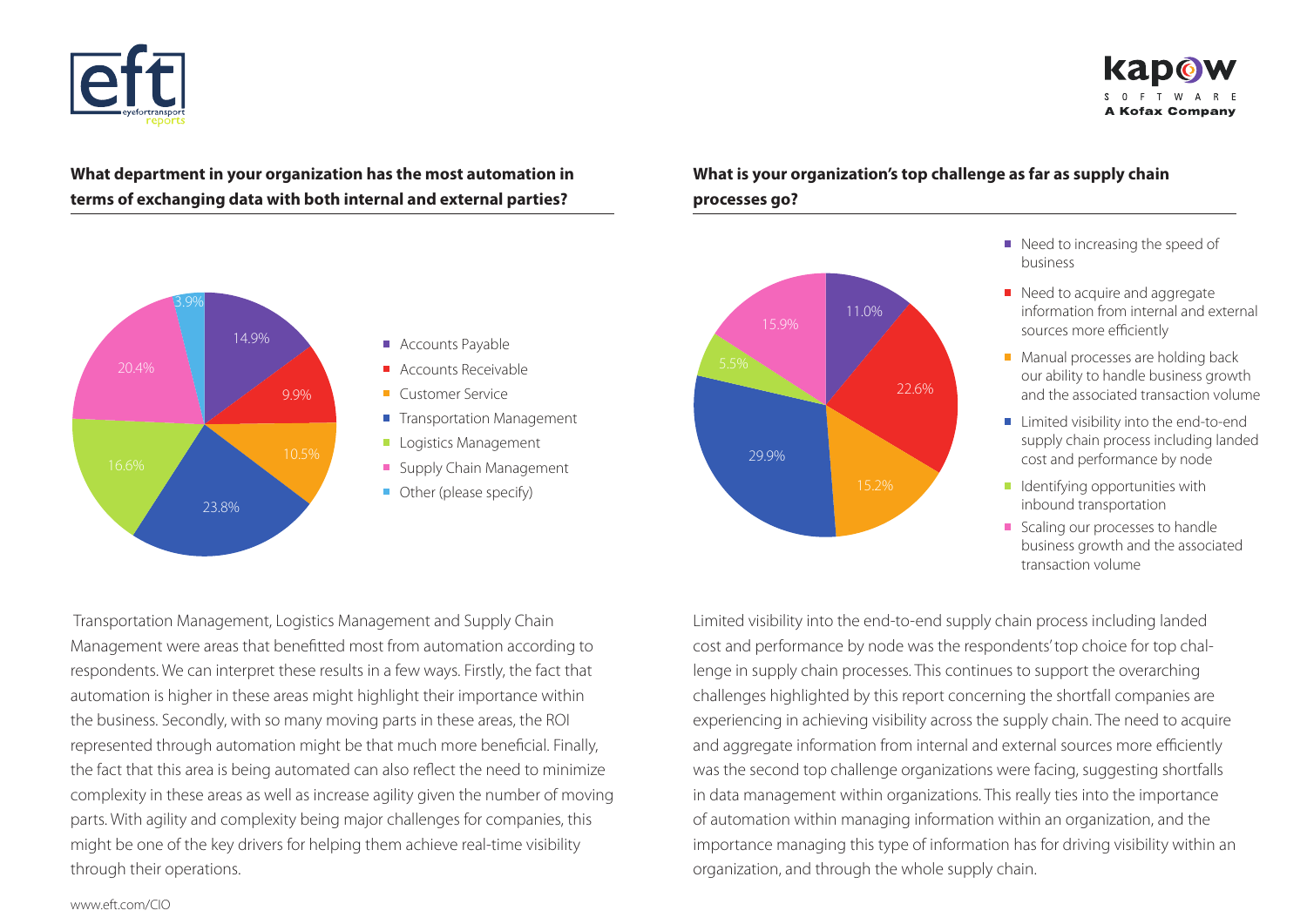



#### **Rank the following reasons in terms of importance for undertaking projects for automating manual processes**



Improving the organization's profitability was the number one ranking reason companies undertook projects for automating manual processes. This highlights how much ROI rests in the area of automation. This certainly ties into a number of the other areas mentioned in this report including fewer errors in processes, increased throughput, reallocation of resources elsewhere, real-time efficiency, attractiveness to customers etc. Ultimately all of these benefits lead to increasing a company's profitability.

 Automation also plays such an important role in opening up company resources and capabilities to focus resources on other areas. It also generally helps improve efficiencies of company processes through real-time transmission of information, eliminating manual input etc. As such, it's no surprise that increasing the capacity of current organizations was the second top ranked choice.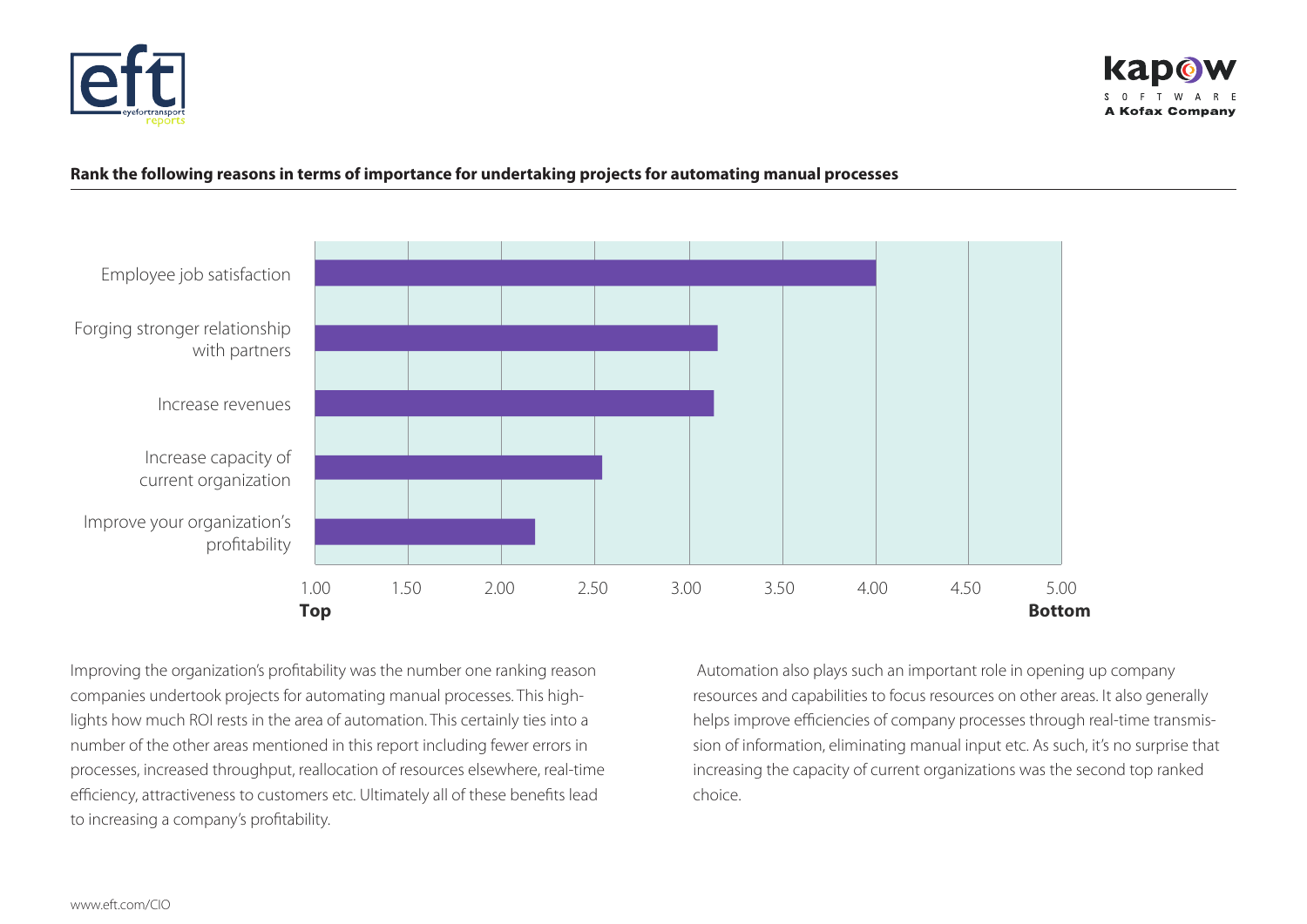



#### **What is the current role of EDI in your organization?**

#### **What are your organization's biggest challenges related to EDI?**



- **EDI** use is currently mandated by one or more of our customers or suppliers
- $\blacksquare$  We chose to use EDI for integrating and automating data exchange with customers
- $\blacksquare$  We chose to use EDI for integrating and automating data exchange with suppliers
- Both b & c
- Not currently using EDI



- Don't currently see a need for them in our organization
- **Just beginning to define the role and** hire them into our organization
- $\blacksquare$  Have a small team (Fewer than 5 in full-time employment)
- $\blacksquare$  Have a large team (5 of more in full-time employment)

Despite most respondents using EDI, a surprising number are not – 16%. The majority of respondents used EDI as a mechanism for dealing with customers and suppliers – something they implemented themselves. Only 16% reported EDI as being mandated by customers or suppliers. What this suggests is that EDI is a tool companies are using them to help their relationships with customers and suppliers. However, with 16% of respondents not using EDI, there's clearly a significant proportion of the industry that are looking for alternative mechanisms for transferring information. With information transfer being such a critical process for companies in logistics and supply chain, especially when it comes to building relationships, the fact that many companies are not using EDI or are only using them uni-directionally suggests a huge area for improvement through different mechanisms of information transfer.

The vast majority of respondents indicated that difficulty of implementation was the biggest challenge related to EDI. The other major challenges were the lack of real-time and costs. EDI is still heavily used today, but trend appears to be companies looking at alternatives when it comes to data exchange due to these reasons.

www.eft.com/CIO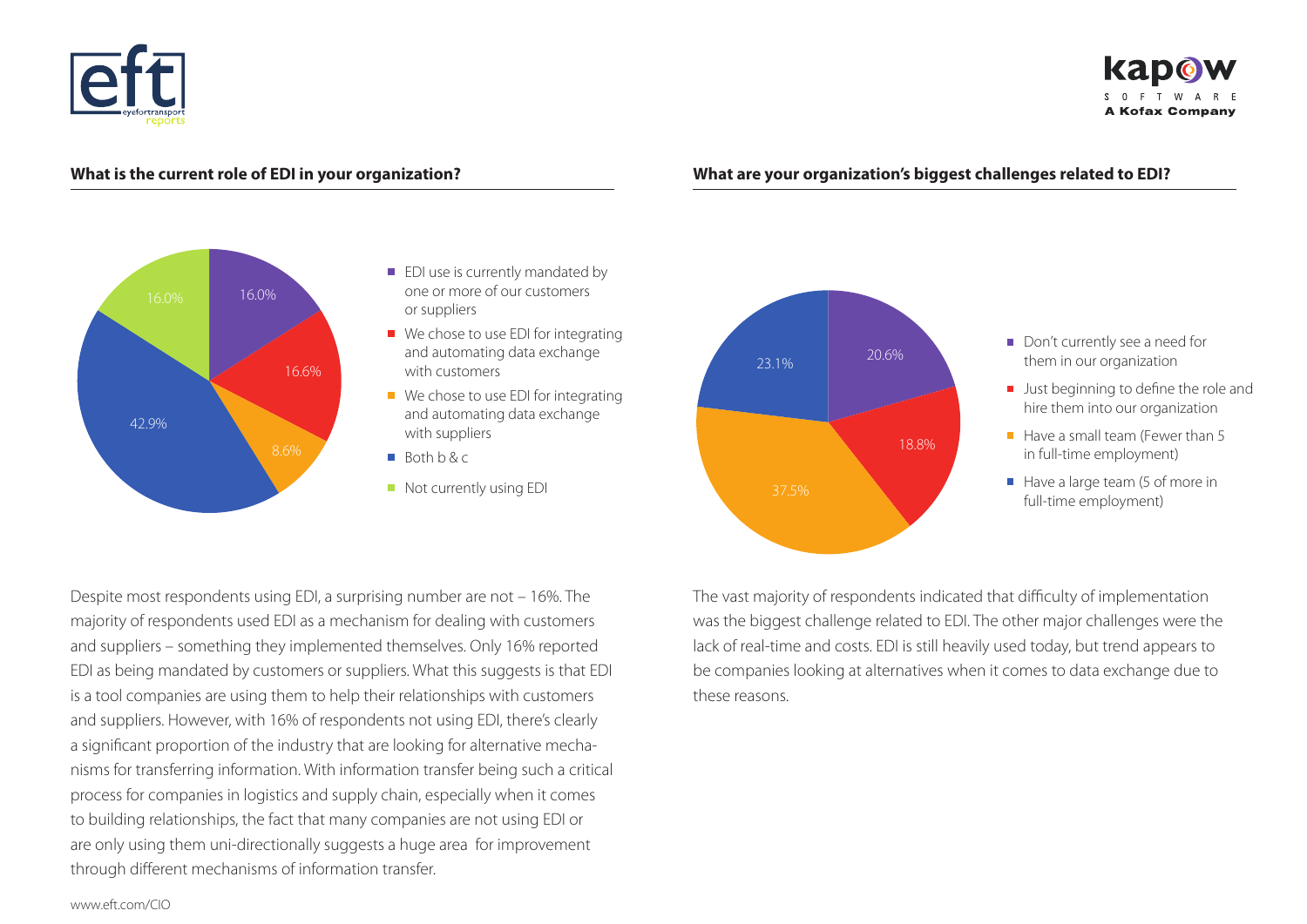



#### **What are your organization's plans related to EDI?**

**Do you currently employ business analysts, data analysts, data scientists or similar in the handling of logistics and supply chain information in your organization?** 



In supporting the comments in the previous graph, most organizations have implemented EDI, especially in-house. However, one of the significant response areas was that over 14% of respondents had no plans of implementing EDI. As we've seen, despite the importance of communicating with partners in the supply chain, and the established nature of EDI, EDI's down-sides, complexity, cost, etc. are clearly dissuading a significant element of the industry in adopting it. We are perhaps seeing a shift take place as better forms of transferring information to partners are created.

The majority of companies responding to the survey employ business analysts, data analysts and data scientists to some degree. As more data is interchanged between organizations, and more automation is built into processes, we can expect to see more employment emphasis on hiring data-oriented professionals. In fact, the more data provides supply chain and logistics organizations with ROI, the more we're likely to see these teams expand. Already we're seeing almost a quarter of respondents indicating teams of 5 or more to manage such information.



- We have implemented EDI in-house
- We have implemented EDI with an outsourcing partner<br>43.8%

 $\blacksquare$  We are planning to implement EDI in-house

- $\blacksquare$  We are planning to implement EDI with an outsourcing partner
- We have no current plans related to EDI